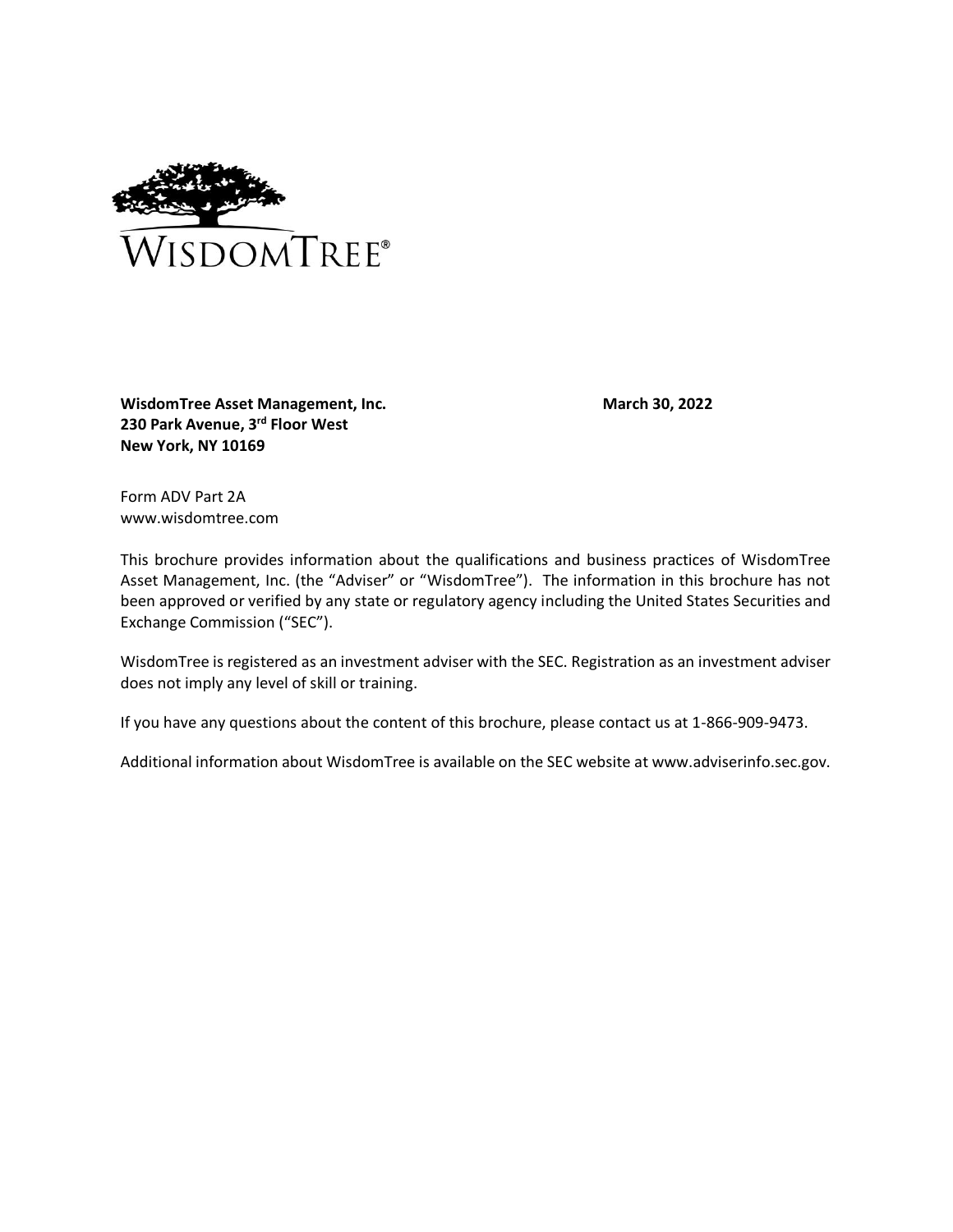# <span id="page-1-0"></span>**Item 2. Material Changes**

WisdomTree Asset Management, Inc. address as noted on the cover page (Item 1).

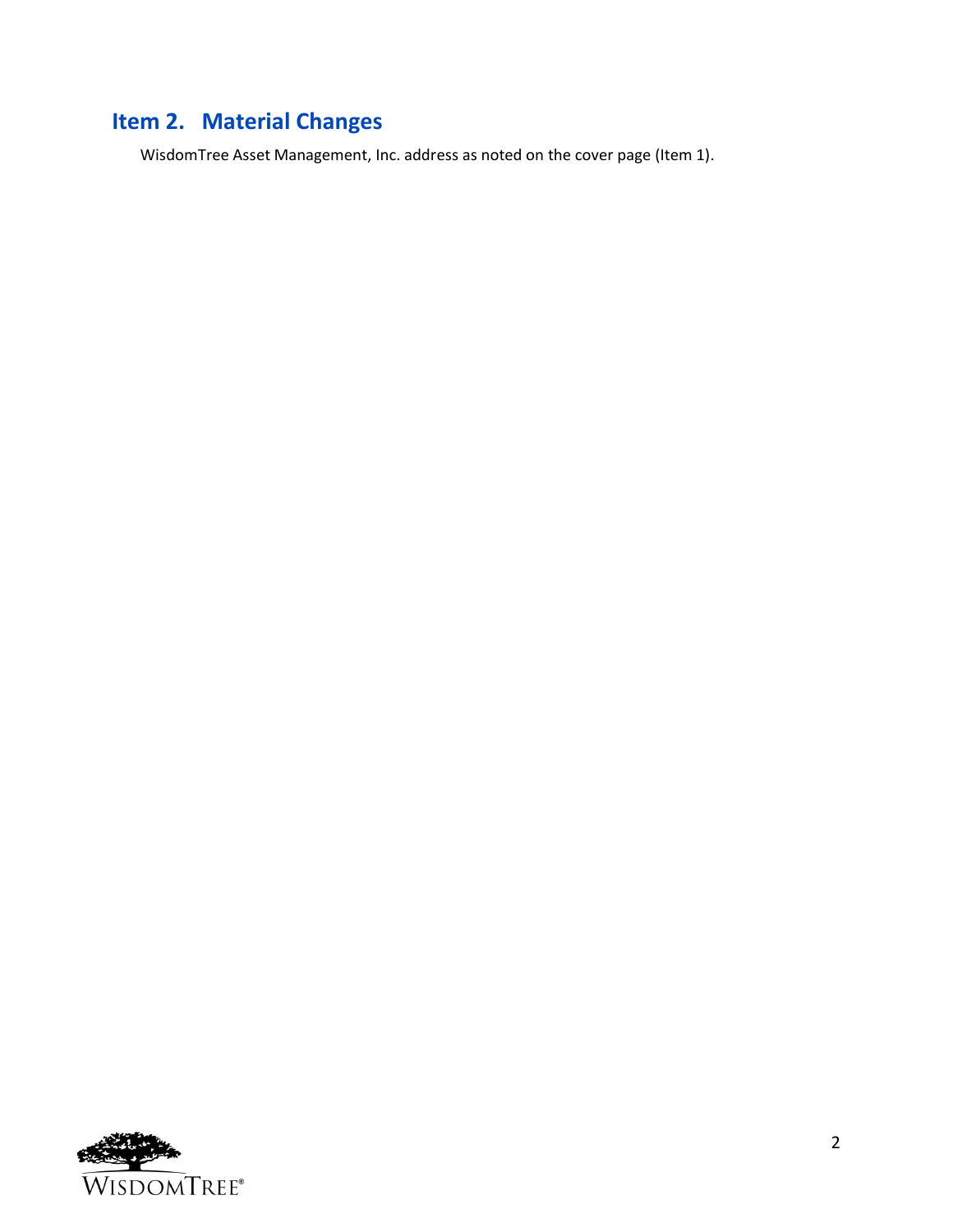# <span id="page-2-0"></span>Item 3. Table of Contents

| Item 11. Code of Ethics, Participation or Interest in Client Transactions and Personal Trading. 16 |  |
|----------------------------------------------------------------------------------------------------|--|
|                                                                                                    |  |
|                                                                                                    |  |
|                                                                                                    |  |
|                                                                                                    |  |
|                                                                                                    |  |
|                                                                                                    |  |
|                                                                                                    |  |

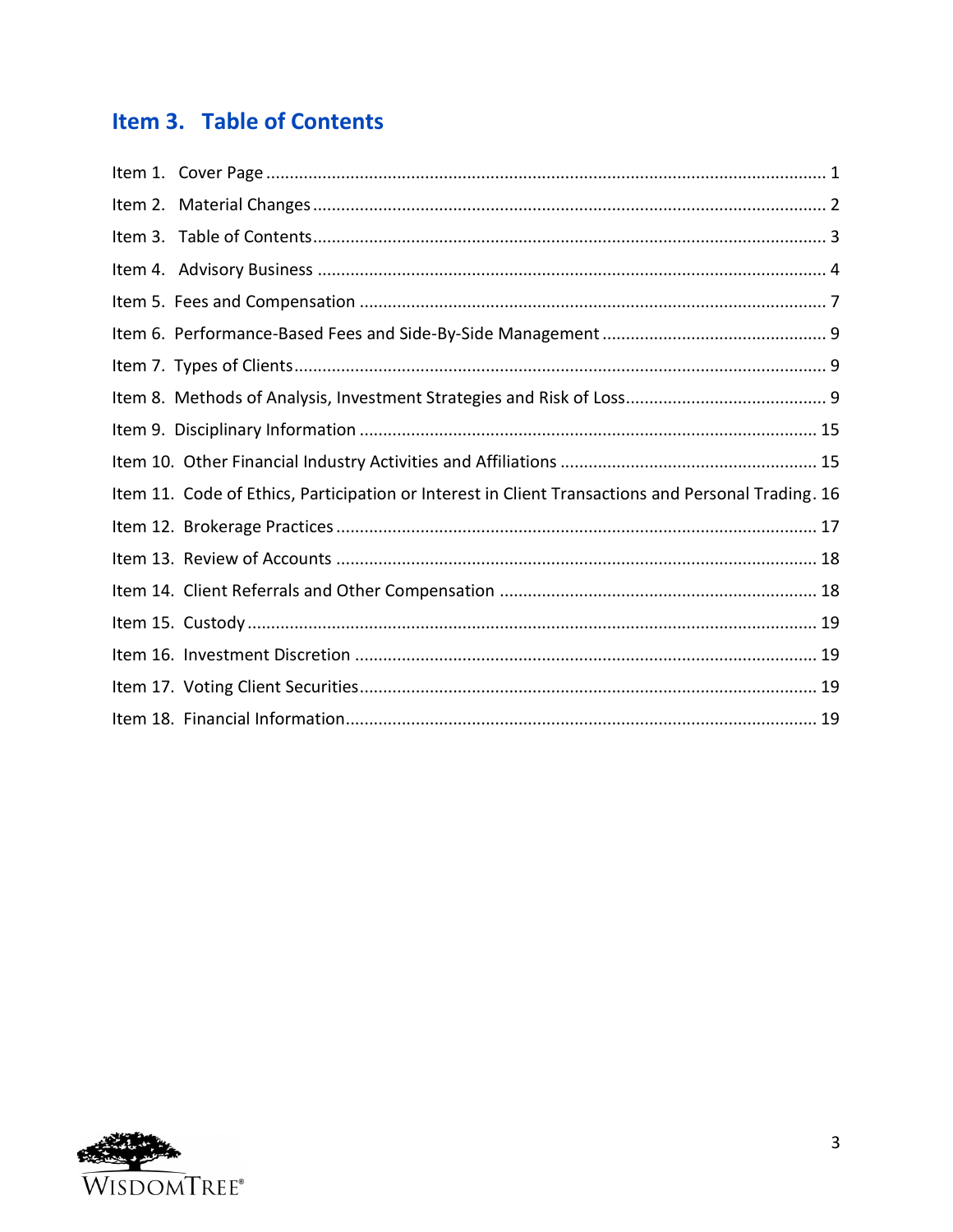## <span id="page-3-0"></span>**Item 4. Advisory Business**

## A. Description of Advisory firm

WisdomTree was incorporated in Delaware on February 11, 2005 and maintains its principal place of business in New York. The Adviser is registered as an investment adviser with the SEC under the Investment Advisers Act of 1940, as amended (the "Advisers Act"). The principal and sole owner of the Adviser is WisdomTree Investments, Inc. ("WTI"), a publicly held Delaware corporation.

## B. Types of advisory services and types of investment advice

As further described below, the Adviser is an investment adviser to the Funds (defined below) and develops asset allocation models, which often include WisdomTree ETFs (defined below) and occasionally securities included in proprietary indexes created and maintained by WTI, based on different investment strategies, which are made available to certain parties.

#### Adviser to the Funds

The Adviser has been appointed to act as an investment adviser to the separate series of the WisdomTree Trust (the "WisdomTree ETFs" or the "Funds").

The WisdomTree Trust (the "ETF Trust") is an open-end management investment company registered under the Investment Company Act of 1940, as amended (the "1940 Act"), and the shares of the ETF Trust are registered under the Securities Act of 1933, as amended (the "1933 Act"). Each WisdomTree ETF is an exchange traded fund (each an "ETF"), meaning that the shares of the WisdomTree ETFs are listed on a national securities exchange, such as the NYSE Arca, Inc., NASDAQ or Cboe BZX Exchange, Inc., and trade at market prices. Certain series of the ETF Trust obtain investment exposure by investing through a foreign domiciled wholly-owned subsidiary (which is not a series of the ETF Trust or itself an exchanged traded fund registered under the 1933 Act or the 1940 Act) of such series, for which subsidiary the Adviser also serves as the investment adviser.

### SPECIFIC INVESTMENT STRATEGIES

#### EQUITY STRATEGIES

The Adviser has created both index-based (based on either proprietary or non-proprietary indexes) and actively managed equity ETFs designed to provide exposure to U.S. and global equity markets, including strategies that incorporate environmental, social and governance (ESG) standards. WTI engages unaffiliated third parties to calculate the indexes, and to calculate and disseminate the index values. The Adviser also works with unaffiliated third-party sub-advisers to facilitate portfolio management of such WisdomTree ETFs. Funds pursuing an index strategy may be referred to as "Index Funds." Currently, the majority of the WisdomTree ETFs are Index Funds.

#### CURRENCY STRATEGIES

The Adviser has created a suite of actively managed currency strategy ETFs designed to provide exposure to non-U.S. currencies, by generally collateralizing assets in U.S. money market securities. The Adviser works with unaffiliated third-party sub-advisers to facilitate portfolio management of such WisdomTree ETFs. Funds pursuing a currency strategy may be referred to as "Currency Strategy Funds."

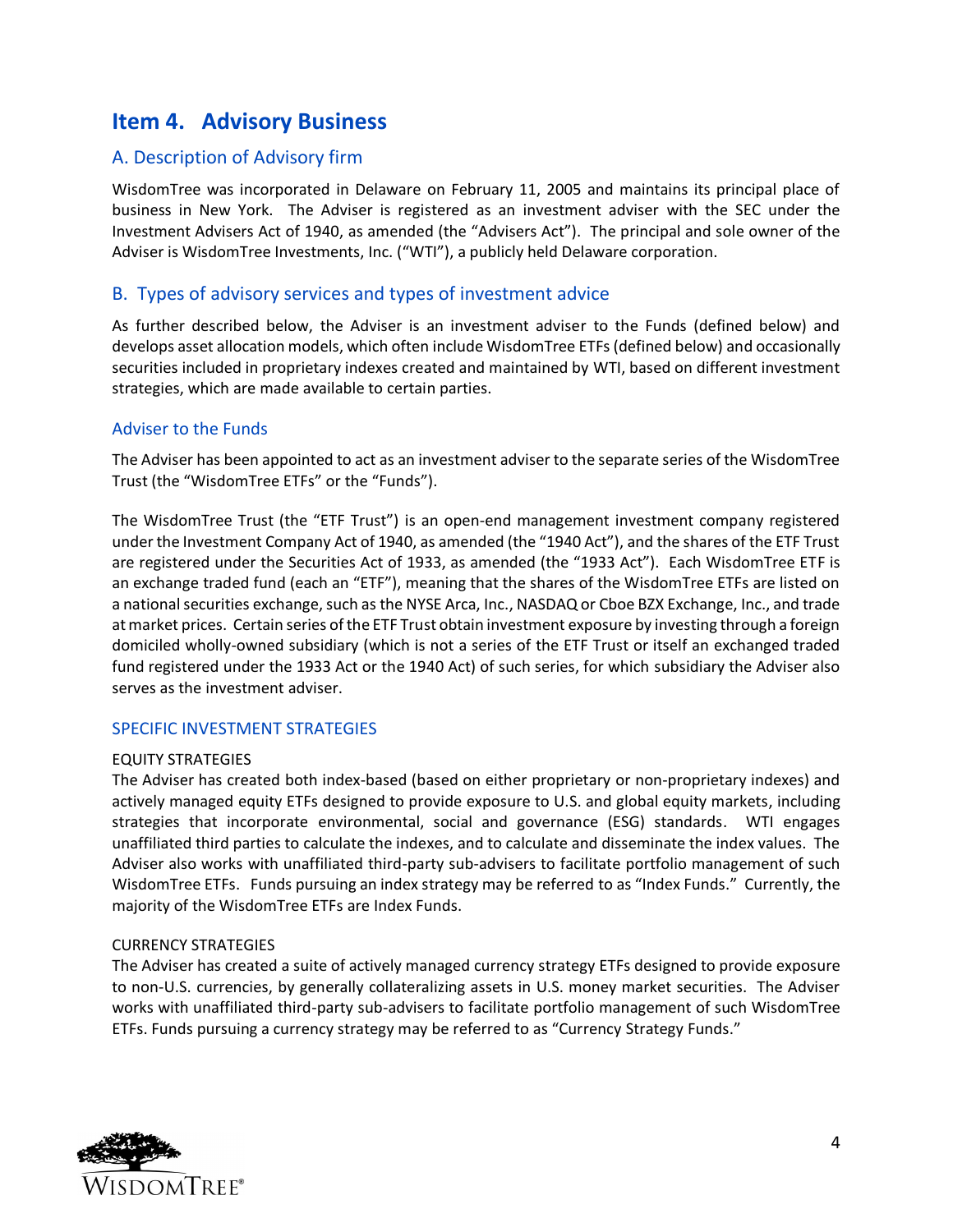#### FIXED INCOME STRATEGIES

The Adviser has created both index-based (based on either proprietary or non-proprietary indexes) and actively managed fixed income ETFs designed to provide exposure to U.S. and global fixed income markets. WTI engages unaffiliated third parties to calculate the indexes, and to calculate and disseminate the index values. The Adviser works with unaffiliated third-party sub-advisers to facilitate portfolio management of such WisdomTree ETFs. Funds pursuing a fixed income strategy may be referred to as "Fixed Income Funds."

#### ALTERNATIVE STRATEGIES

The Adviser has created both index-based (based on either proprietary or non-proprietary indexes) and actively managed alternative ETFs designed to provide exposure to a variety of alternative investment strategies. WTI engages unaffiliated third parties to calculate the indexes, and to calculate and disseminate the index values. The Adviser works with unaffiliated third-party sub-advisers to facilitate portfolio management of such WisdomTree ETFs. Funds pursuing an alternative strategy may be referred to as "Alternative Strategy Funds."

#### SPECIFIC INVESTMENTS

The Adviser may invest in a wide range of investments in implementing the above strategies. These investments may include, but are not limited to: equity securities, fixed income securities, Rule 144A/private placement securities, cash and cash equivalents, money market securities and money market funds, affiliated funds, and derivatives in general. The Adviser does not directly make investments, but has delegated portfolio management to the sub-adviser for each Fund pursuant to a Sub-Advisory Agreement.

#### OVERSIGHT AND CONTROL OF THE FUNDS; ADVISER SERVICES

#### Adviser to the Funds

The WisdomTree ETFs are subject to the general supervision of the Board of Trustees of the ETF Trust (the "ETF Board").

The Adviser renders investment advice to the Funds. The services provided by the Adviser include: (i) furnishing continuously an investment program for each Fund; (ii) providing investment advice regarding the investment and reinvestment of Fund assets; (iii) determining which investments shall be purchased, held, sold or exchanged for each Fund; (iv) providing the ETF Trust with records concerning the activities that it is required to maintain; and (v) rendering reports to the ETF Trust's officers and the ETF Board concerning the Adviser's discharge of the foregoing responsibilities. In addition, the Adviser may arrange for other necessary services, including custodial, transfer agency and administration, subject to approval by the ETF Board. The Adviser may carry out its responsibilities directly or it may appoint one or more sub-advisers or other third parties to provide such services on behalf of the Adviser with respect to any of the Funds.

#### Asset Allocation Models

WisdomTree creates, maintains and makes available asset allocation models (each a "Model Portfolio"), whose underlying allocations generally consist of individual ETFs, including WisdomTree ETFs, and also include other exchange traded products sponsored, advised or managed by a WisdomTree affiliate ("WisdomTree ETPs" and hereafter included in "ETFs"), other securities, including securities included in

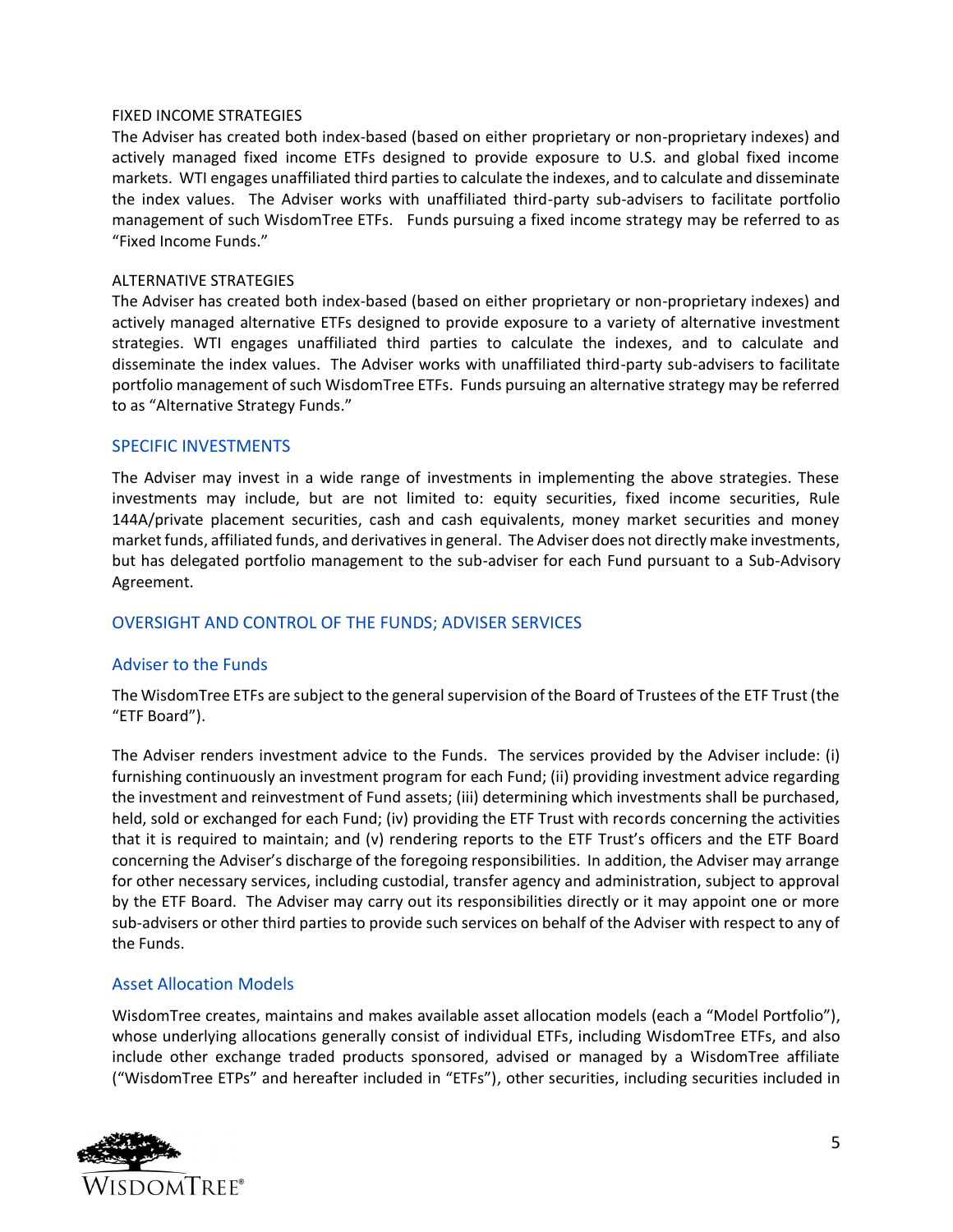proprietary indexes created and maintained by WTI, and/or digital assets, such as bitcoin and/or ether. Each Model Portfolio is built with a particular strategy focus. For example, certain strategies focus on income generation, while others focus on market growth or the incorporation of alternative investments. Each Model Portfolio generally includes allocations to ETFs, including WisdomTree ETFs, in accordance with applicable target allocations established for the Model Portfolio. The Model Portfolios will not be limited to allocations to WisdomTree ETFs; however, a Model Portfolio may be allocated up to 100% to WisdomTree ETFs. The Model Portfolios themselves are not Funds.

The Model Portfolios are made available to registered investment advisers and other financial services companies, including insurance companies ("Third-Party Advisers"). The Model Portfolios may be provided directly to a Third-Party Adviser or indirectly through platforms ("Platform") maintained and operated by third-party platform providers ("Platform Providers"). WisdomTree makes the Model Portfolios available to Third-Party Advisers so that such Third-Party Advisers may use such Model Portfolios in providing advice to the underlying clients of such Third-Party Advisers. The Model Portfolios are periodically rebalanced on a pre-determined schedule. Third-Party Advisers or their respective underlying clients, not WisdomTree, are responsible for selecting the underlying investment options for such client's account, including recommending, selecting and managing the client's investment strategy. The Third-Party Adviser or the underlying client, not WisdomTree, is responsible for making investment decisions for the underlying client, including taking into account the underlying clients' specific investment objectives, risk tolerances and financial circumstances. WisdomTree provides periodic updates to the allocations in each Model Portfolio. To the extent a Third-Party Adviser or its underlying client determines in its discretion to rebalance based on a Model Portfolio change, tax consequences may occur. WisdomTree does not have, and will not have, trading authority over any underlying client account of a Third-Party Adviser, including any such client account which is based on a Model Portfolio and any trading effected by a Third-Party Adviser or its underlying client may incur tax consequences, commissions and other costs. Third-Party Advisers may use multiple strategies, including strategies of other investment managers. The implementation of any such investment strategy for an underlying client of a Third-Party Adviser, including one based on a Model Portfolio, will be conducted by the applicable Third-Party Adviser, who is responsible for making its own independent judgment as to how to incorporate any Model Portfolio information for any underlying client of such Third-Party Adviser.

## C. Tailoring of advisory services for individual clients

With respect to the Funds, the Adviser will tailor its advisory services for each Fund only as set forth in a written advisory agreement and, if applicable, the registration statement or other governing document for such Fund. Any restrictions on the Adviser's investment discretion are set forth in the written advisory agreement.

WisdomTree does not tailor any Model Portfolios to meet the needs of any specifically identified underlying clients of any Third-Party Advisers. WisdomTree generally licenses the Model Portfolios and does not directly provide individualized investment advice to any specifically identified underlying client of any Third-Party Adviser through the provision of Model Portfolios, nor does WisdomTree manage any assets of any underlying clients of any Third-Party Advisers through the provision of the Model Portfolios. Model Portfolios, any related information and any digital tools made available by WisdomTree should not be considered or relied upon as a recommendation by WisdomTree regarding the use or suitability of any Model Portfolio, any particular security or any strategy. The Model Portfolios, any related information and any digital tools are intended for use only by Third-Party Advisers as an educational resource among other resources deemed appropriate by such Third-Party Advisers.

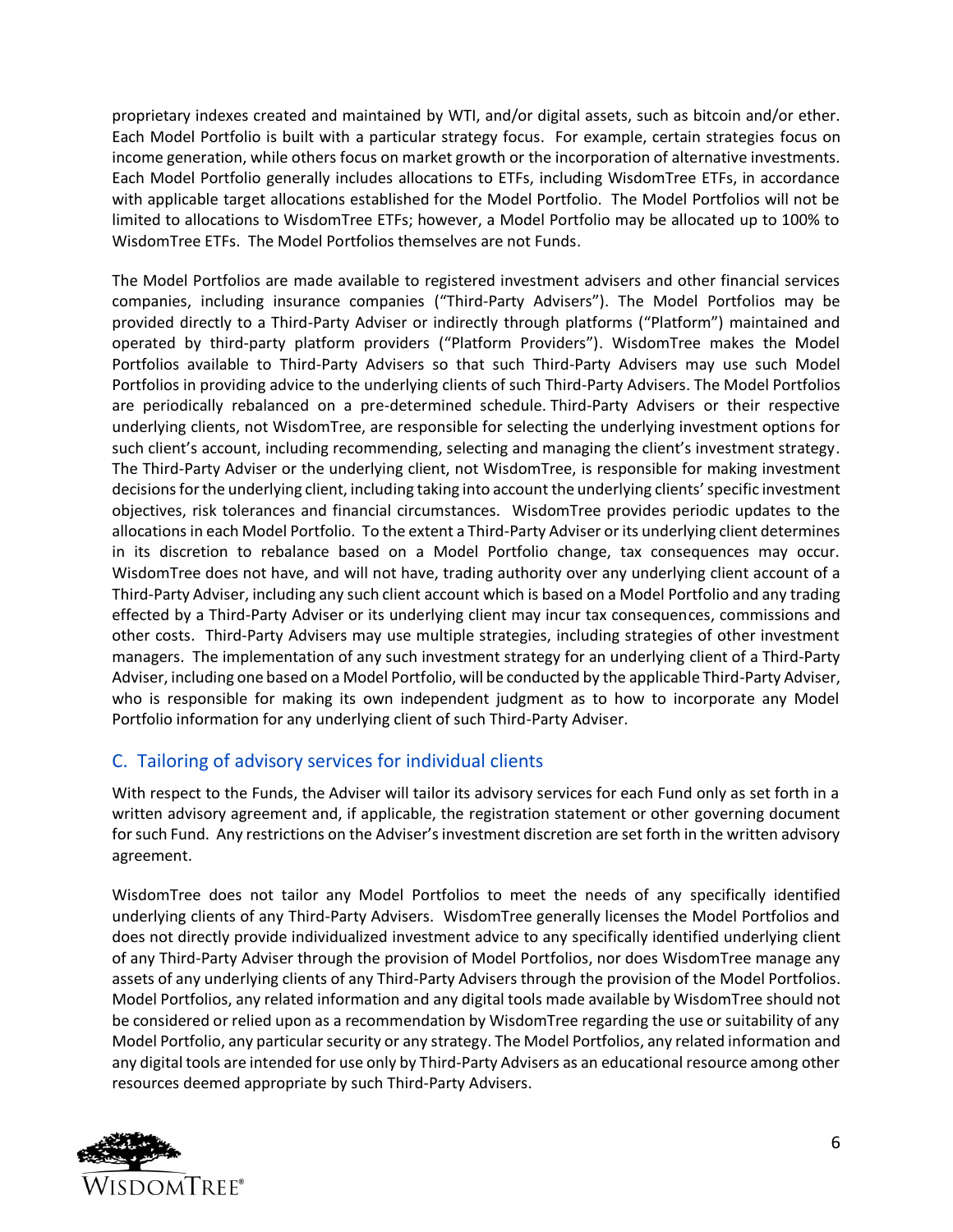### D. Wrap fee program participation

The Adviser does not sponsor or maintain any wrap fee programs. The Model Portfolios may be used by Third-Party Advisers as part of such Third-Party Advisers' own wrap fee programs, but the Third-Party Adviser, not WisdomTree, is responsible for providing individualized investment advice to participants in such programs.

#### E. Amount of client assets managed

As of December 31, 2021, WisdomTree had assets under management totaling approximately \$48.2 billion.

## <span id="page-6-0"></span>**Item 5. Fees and Compensation**

WisdomTree's fees vary depending on factors, including but not limited to, the type of service provided, strategy and sub-advisers.

#### Adviser to the Funds

Generally, for services provided under the applicable investment advisory agreement with each Fund, the Adviser is paid a fee based upon a percentage of that Fund's daily net assets (*i.e*., a "Management Fee"). The Management Fee with respect to a Fund may vary from the fee schedules described herein due to factors such as, for example, the applicable investment strategy or benchmark, the size of the Fund, and the Fund's servicing or reporting requirements. The Adviser may change the fee schedules described herein.

### The WisdomTree ETFs

For the services it provides to each WisdomTree ETF, the Adviser typically receives a contractual Management Fee (subject to annual approval by the ETF Board) in accordance with the ranges set forth below:

| <b>Fund Type</b>               | Fee                                            |
|--------------------------------|------------------------------------------------|
| <b>Equity Funds</b>            | 0.08% to 0.83% per annum of average net assets |
| Fixed Income Funds             | 0.12% to 0.60% per annum of average net assets |
| <b>Alternative Funds</b>       | 0.44% to 0.70% per annum of average net assets |
| <b>Currency Strategy Funds</b> | 0.45% to 0.55% per annum of average net assets |

Please refer to Item 12 for further discussion of brokerage practices.

#### General Fee and Expense Practices

Although the terms of individual investment advisory agreements may vary, generally, Management Fees for the WisdomTree ETFs are accrued daily, and are billed and paid monthly in arrears, out of the assets of the ETF.

In certain cases, the Adviser may pay certain fees on behalf of a Fund or reimburse a Fund for expenses paid by the Fund. The Adviser may reimburse or otherwise compensate Fund service providers for providing services to the Funds or for other reasons. Such payments vary based on the level of services provided, the type of Fund, the level of Fund assets, or for other reasons.

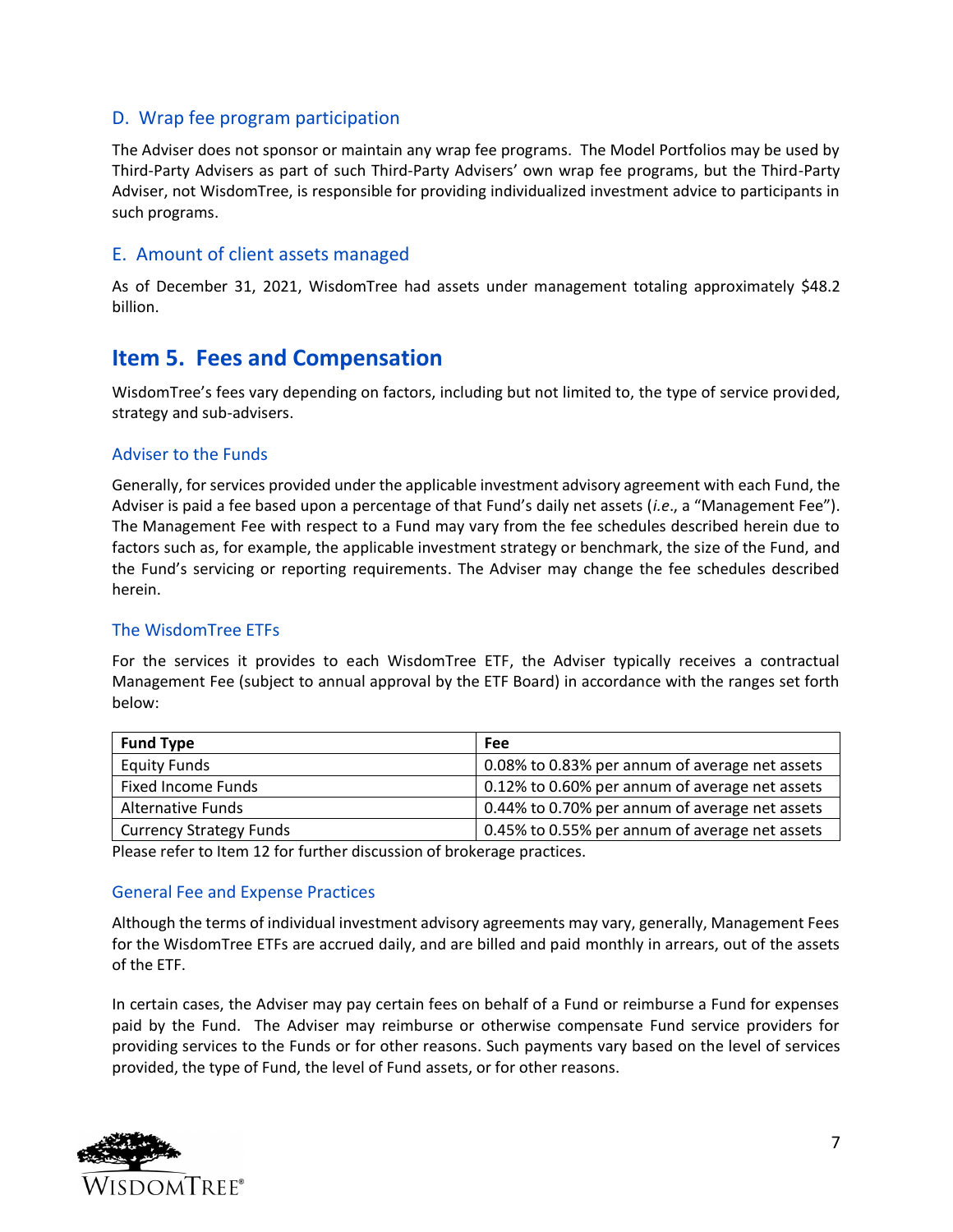#### Sub-advisory Services

As compensation for the sub-advisory services provided to the Funds, as described in Item 16, the Adviser pays to the applicable sub-adviser a sub-advisory fee based upon a percentage of that Fund's daily net assets, which is generally subject to a minimum fee. The level of the sub-advisory fee paid with respect to a Fund is negotiated between the Adviser and the applicable sub-adviser and will vary, depending on, among other things, the types of assets in which the Fund invests. Sub-advisory fees are generally accrued daily, and are billed and paid quarterly in arrears.

#### Model Portfolio Arrangements

When WisdomTree provides the Model Portfolios directly to a Third-Party Adviser, WisdomTree may charge a fee to such Third-Party Adviser for access to the Model Portfolios, depending on the arrangement with such Third-Party Adviser. Such fees are generally in the form of an asset-based fee paid by the Third-Party Adviser to WisdomTree, generally up to 0.50% per annum, based on the aggregate average daily net assets managed by the Third-Party Adviser using a Model Portfolio.

When WisdomTree makes the Model Portfolios available to Third-Party Advisers through a Platform Provider, WisdomTree may be entitled to receive a fee from the Platform Provider, depending on the particular arrangement with such Platform Provider, for licensing Model Portfolios and/or a strategist fee (and, in turn, Platform Providers charge fees to Third-Party Advisers for access to the Model Portfolios). Such fees are generally in the form of an asset-based fee paid by the Platform Provider to WisdomTree, generally up to 0.10% per annum, based on the aggregate average daily net assets managed by the Third-Party Adviser using a Model Portfolio offered through such Platform Provider's Platform. In such circumstances, WisdomTree is not compensated directly by any Third-Party Adviser or any Third-Party Adviser's client. Such Third-Party Advisers have a client relationship with the Platform Provider, not WisdomTree (except under any specific arrangement described below), and such Third-Party Advisers should review their agreements with the applicable Platform Provider regarding fees charged by the Platform Provider to such Third-Party Adviser. In certain situations, WisdomTree pays installation, maintenance, technology, or other fees to certain Platform Providers for making Model Portfolios available on the applicable Platform. For certain Third-Party Advisers accessing Model Portfolios on certain Platforms, WisdomTree has agreed to adjust or waive the fee rate associated with a particular Model Portfolio that will ultimately be charged to such Third-Party Adviser by the Platform Provider, and the Platform Provider has agreed to charge a fee to such Third-Party Adviser based on such agreed-upon adjusted or waived fee rate. Under certain arrangements, WisdomTree pays the Platform Provider to have the Model Portfolios made available to Third-Party Advisers and their clients through the Platform.

The terms (including fees and expenses) of WisdomTree's agreements with Third-Party Advisers and Platform Providers vary. Fees are generally calculated and billed monthly or quarterly, in arrears, in accordance with the applicable agreement.

Regardless of the manner in which WisdomTree makes the Model Portfolios available, Third-Party Adviser clients have a client relationship with the Third-Party Adviser, not WisdomTree, and should review their agreements with the applicable Third-Party Adviser regarding fees charged by the Third-Party Adviser to such Third-Party Adviser's clients.

WisdomTree does not purchase shares of any ETFs, including the WisdomTree ETFs, or securities that comprise a Model Portfolio for Third-Party Adviser clients investing using Model Portfolios, although WisdomTree, its affiliates and/or their employees purchase shares of ETFs, including WisdomTree ETFs,

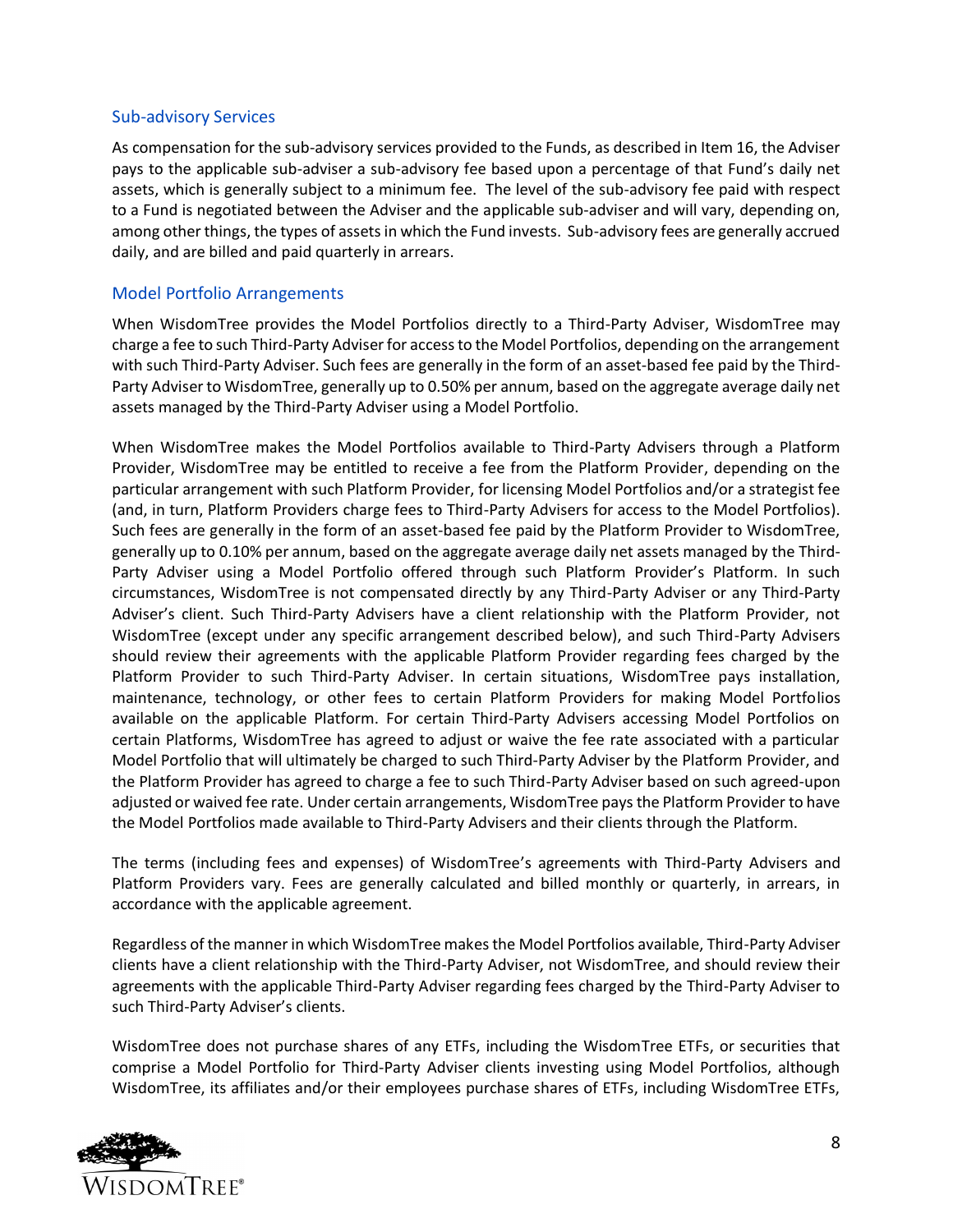and other securities included in Model Portfolios using the same or similar allocations or strategies as those used by Model Portfolios.

The Third-Party Advisers will help their clients determine whether a Model Portfolio (and underlying ETFs and securities) is an appropriate choice for such clients given their financial circumstances, risk tolerance, and investment objectives.

Each ETF included in a Model Portfolio, including a WisdomTree ETF, pays investment advisory, administrative, distribution, transfer agent, custodial, legal, audit, and other customary fees and expenses, as set forth in the applicable prospectus. An ETF pays these fees and expenses, which ultimately are borne by its shareholders. Therefore, WisdomTree and its affiliates will indirectly earn fees from investors who invest in WisdomTree ETFs based on a Model Portfolio.

## <span id="page-8-0"></span>**Item 6. Performance-Based Fees and Side-By-Side Management**

<span id="page-8-1"></span>Neither the Adviser nor any of its supervised persons accepts performance-based fees – *i.e.*, fees based on a share of capital gains on, or capital appreciation of, the assets of a client. Neither the Adviser nor any of its supervised persons manage both accounts that are charged a performance-based fee and accounts that are charged another type of fee, such as an hourly or flat fee or an asset-based fee.

## **Item 7. Types of Clients**

As discussed above in Item 4, "Advisory Business," the Adviser offers investment advisory services to various types of clients, including registered investment companies.

## The Funds

Each WisdomTree ETF is an "exchange traded fund," meaning that its shares are listed on a national securities exchange, such as the NYSE Arca, Inc., NASDAQ, or Cboe BZX Exchange, Inc., and such shares trade at market prices. Each WisdomTree ETF is a series of the ETF Trust, which is an open-end management investment company registered as an investment company under the 1940 Act. The shares of each WisdomTree ETF are registered under the 1933 Act.

### Platform Providers and Third-Party Advisers

The Model Portfolios are provided either directly to Third-Party Advisers, or to Platform Providers who make the Model Portfolios available to Third-Party Advisers, for use by such Third-Party Adviser in providing services to such Third-Party Adviser's underlying investor clients.

## <span id="page-8-2"></span>**Item 8. Methods of Analysis, Investment Strategies and Risk of Loss**

## Adviser to the Funds

As described in Item 4, "Advisory Business," the Adviser currently uses four general investment strategies: equity, currency, fixed income and alternative. Each Fund advised by the Adviser uses one of these general strategies. All investments involve risk including risk of loss. Risks for the WisdomTree ETFs are more fully explained in the relevant prospectus available at www.wisdomtree.com, which is delivered concurrently with the purchase of WisdomTree ETF shares by a broker, investment professional, or other

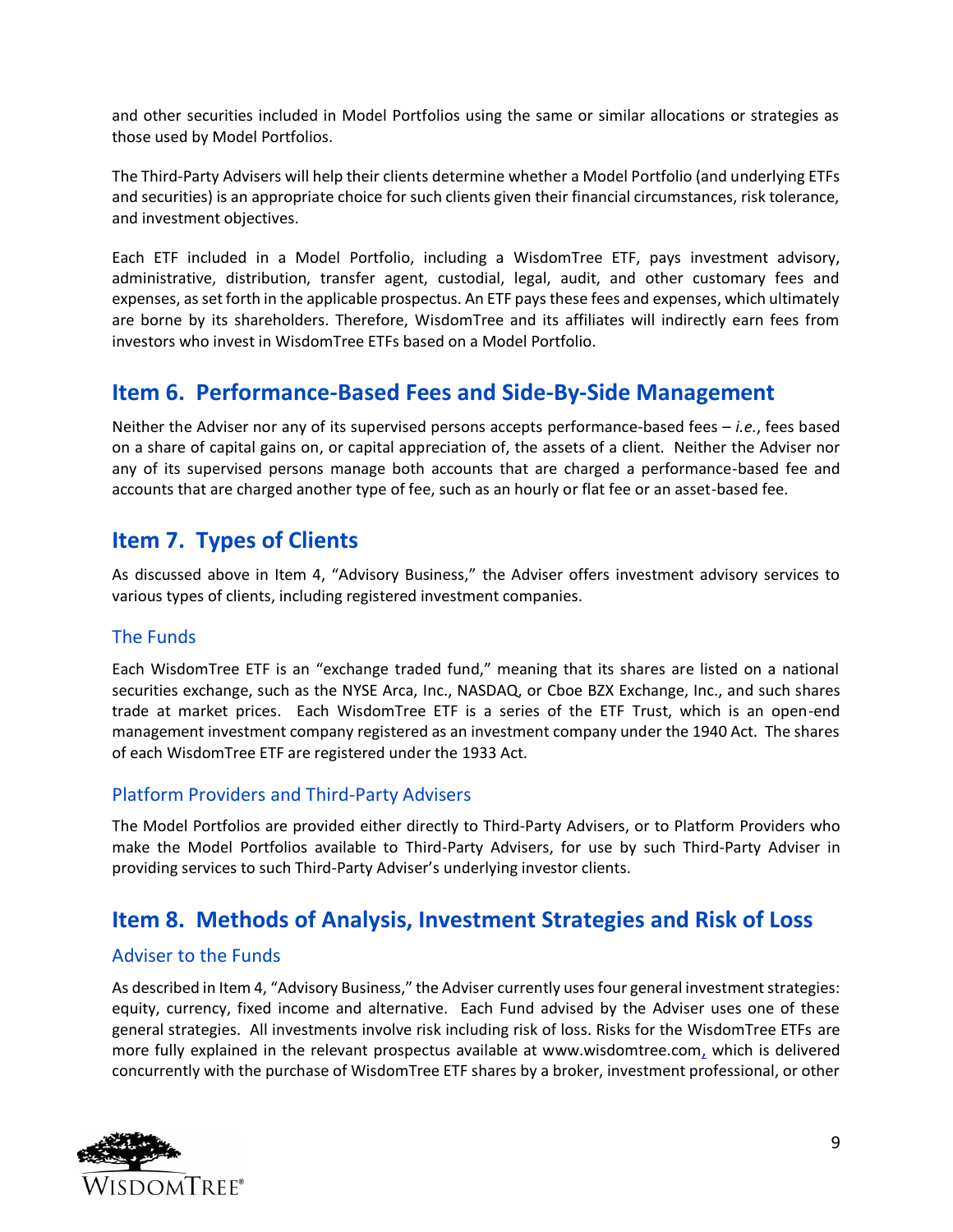investor.

### Risks

An investment in a Fund should be made with an understanding that the value of a Fund's portfolio securities may fluctuate (including significantly decrease) in accordance with changes in the financial condition of an issuer or counterparty, changes in specific economic or political conditions that affect a particular security or issuer, changes in general economic or political conditions, local, regional or global events such as war, threats of war, acts of terrorism, the spread of infectious illness or other public health issues, recessions, natural and environmental disasters, systemic market dislocations, supply disruptions, or other events. Such events may disparately impact a particular issuer or issuers, exchange, country, group of countries, region, market, industry, group of industries, sector or asset class. An investor in a Fund could lose money over short or long periods of time. It is impossible to predict the effects on the Funds of these or similar events and market conditions in the future. However, it is possible that these or similar events and market conditions could have a significant and adverse effect on the net asset value and/or risk profile of the Funds.

While changes in market conditions and interest rates generally do not have the same impact on all types of securities and instruments, during a general market downturn, multiple asset classes may be negatively affected. These investor perceptions, confidence (or lack thereof) and/or uncertainty are based on various and unpredictable factors, including expectations regarding government, economic, monetary and fiscal policies; inflation and interest rates; economic expansion or contraction; and global or regional political, economic, health or banking crises.

Equity strategy risks can include possible loss of principal, foreign investing risks, such as risk of loss from currency fluctuation or political or economic uncertainty. Investments in one country increase the impact of events and developments associated with the region, which can adversely affect performance. Investing in certain sectors increases a Fund's vulnerability to any single economic or regulatory development, which may result in greater price volatility. Investments in emerging, offshore or frontier markets are generally less liquid and less efficient than developed markets and are subject to additional risks, such as risks of adverse governmental regulation and intervention or political developments. Investments in small- and mid-cap companies tend to be more volatile than those in large-cap companies because small- and mid-cap companies tend to be more susceptible to adverse business or economic events than larger, more established companies. Funds that have a high concentration in some issuers can be adversely impacted by changes affecting those issuers. Index Funds invest in the securities included in, or representative of, its index regardless of their investment merit, and the Index Funds do not attempt to outperform their respective indexes or take defensive positions in declining markets. Actively managed Funds' investment processes that are models-based are heavily dependent on quantitative models and the models may not perform as intended.

Currency strategy risks can include risks described above in equity strategy risks as well as additional special risks, such as credit risk, interest rate fluctuations and derivative investment risk.

Fixed income strategy risks can include risks as described in equity strategy risks as well as interest rate risk; their value will normally decline as interest rates rise. Fixed income investments are also subject to credit risk and derivative investment risk. Strategies that invest in high-yield or "junk" bonds have lower credit ratings and involve greater risk to principal. Similarly, investing in mortgage- and asset-backed securities involves interest rate, credit, valuation, extension and liquidity risks and the risk that payments

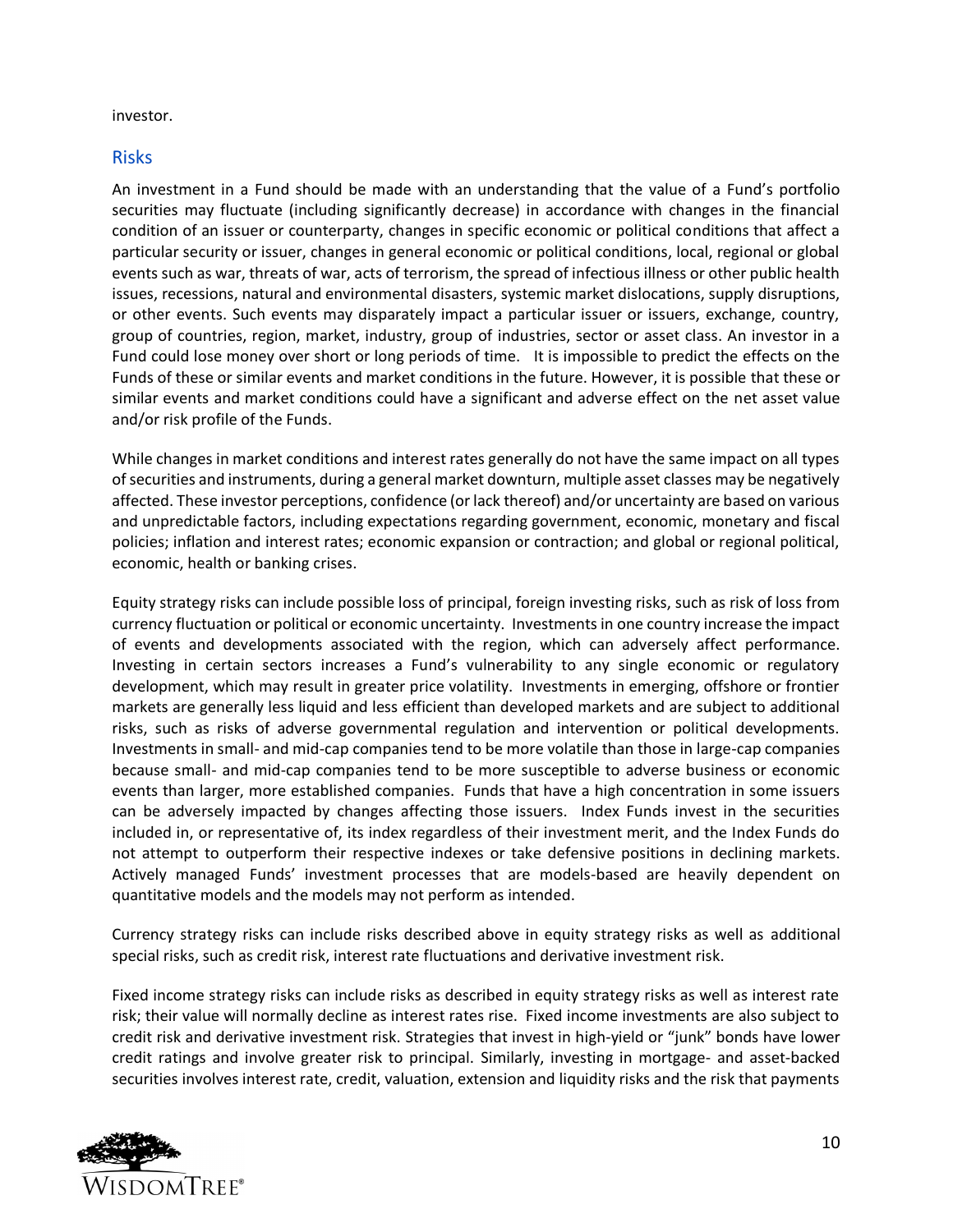on the underlying assets are delayed, prepaid, subordinated or defaulted on.

Alternative strategy risks can include risks as described in all of the other three strategies and may be considered speculative, involving a substantial degree of risk. One of the risks associated with the alternative strategies is the complexity of the different factors which contribute to the performance, as well as its correlation (or non-correlation) to other asset classes. These factors include use of long and short positions in commodity futures contracts, currency forward contracts, swaps, options and other derivatives.

## Model Portfolios – Investment Philosophy, Approach to Model Portfolio Construction and Risk Management

### Investment Philosophy

WisdomTree believes that long-term investors are best served by having broad, representative exposure to major asset classes in a way that maximizes diversification and minimizes costs by generally using ETFs as compared to other investment products. Because WisdomTree has created investment strategies that serve as the basis for several dozen ETFs, providing investors exposure to stock, bond, currency and commodities markets in more than 40 countries, WisdomTree believes it can add value through, among other asset allocation considerations, the selection of ETFs, including certain WisdomTree ETFs, that may offer a better risk-reward trade-off relative to traditional market cap-weighted index funds in key asset classes globally. WisdomTree's Model Portfolio Investment Committee (the "IC") meets periodically to review and determine the investment objectives, policies, and guidelines of the Model Portfolios, to review asset allocation recommendations, to identify potential tactical allocations, to make and review portfolio construction, asset selection and allocation decisions, and to establish and review internal operating procedures for the Model Portfolios. Changes to the Model Portfolios are typically implemented at quarter end to reflect WisdomTree's strategic and tactical views on global equity, fixed income and currency markets. Each Model Portfolio is typically rebalanced back to its targeted asset allocation weight at least annually.

## Construction of Model Portfolios

WisdomTree takes a research-based approach to the construction of its Model Portfolios. The Model Portfolios are strategic in nature, but also reflect active allocation preferences made by the IC. Allocation decisions are not static and reflect the IC's assessment about where financial markets are relative to the economic cycle. Model Portfolios, including "open architecture" Model Portfolios, are expected to include a substantial portion of WisdomTree ETFs. For certain Model Portfolios, WisdomTree or the IC obtains input from third-parties, including from third-party consultants engaged with respect to specific Model Portfolios.

### Risk Management of the Model Portfolios

The IC seeks to manage the strategy risk. Risk is primarily determined and managed through the asset allocation process and diversified nature of the Model Portfolios. WisdomTree generally does not include allocations to mutual funds, individual securities or other assets other than exchange traded products for inclusion in the Model Portfolios except for a limited number of Model Portfolios as described in related Model Portfolio materials. Please note that certain Model Portfolios are anticipated to include allocations to digital assets, and more particularly bitcoin and/or ether, with certain risks described below. The ETFs that are a part of the Model Portfolios may include both actively and passively-managed ETFs.

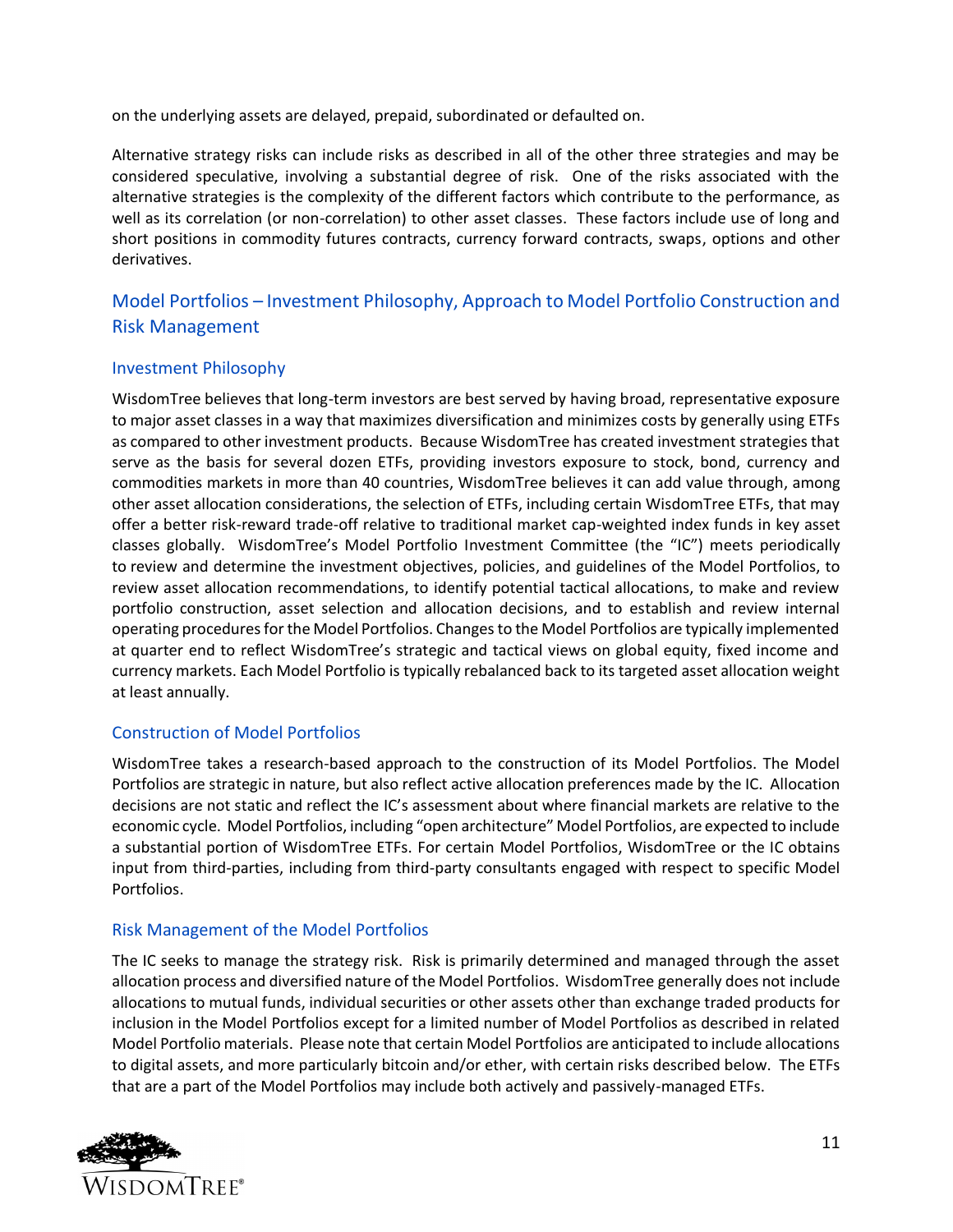### The Model Portfolios

In general, the Model Portfolios use ETFs holding equity and fixed income assets to implement the underlying strategies including, but not limited to, cost sensitive, income and/or dividend focused, global tactical, aggressive, moderate and conservative investment strategies. Certain Model Portfolios also incorporate ETFs holding alternative investments or with alternative investment strategies. WisdomTree may also include other securities in the Model Portfolios, including securities included in proprietary indexes created and maintained by WTI, and other assets, such as digital assets (*e.g.,* bitcoin and/or ether). WisdomTree's Model Portfolios are offered across the risk-reward spectrum, and thus can range in risktiered iterations from 100% fixed income to 100% equity/crypto assets. WisdomTree, through a consulting arrangement with Professor Jeremy Siegel, who serves as Senior Investment Strategy Advisor to WTI and WisdomTree and serves on the IC, has developed a series of Siegel-WisdomTree Model Portfolios. In addition, WisdomTree, through a consulting arrangement with IQCIO, LLC, a registered investment adviser, has developed a series of WisdomTree IQCIO Model Portfolios that seek to leverage IQCIO's risk mitigation methodology to add value through strategic asset allocation, fund selection and risk mitigation. In serving as a consultant to WTI and/or WisdomTree in such roles, neither Professor Siegel nor IQCIO attempt to meet the objectives of any person, do not express opinions as to the investment merits of any particular securities, and are not undertaking to provide and do not provide any individualized or personalized advice attuned or tailored to the concerns of any person. Professor Siegel and IQCIO receive fees from WTI and/or WisdomTree in such roles and for use of certain names or trademarks. WisdomTree may enter into similar arrangements with other third parties in the future.

Asset allocation does not guarantee profit or diversification and may not protect against loss.

All investments, including ETFs, digital assets and other investments based on the Model Portfolios, involve some risk, including the possible loss of principal. Fluctuations in the financial markets and other factors may cause declines in the value of the Model Portfolios and their underlying allocations, including the ETFs. Crypto assets, such as bitcoin and ether, are complex, exhibit extreme price volatility and unpredictability, could become illiquid at any time, should be viewed as highly speculative assets, may not be an appropriate or prudent diversifier in all portfolios and may result in an entire loss of investment. There is no guarantee of the investment performance of any of the assets, including the ETFs, used in any of the Model Portfolios, or that any particular asset allocation or combination of securities or other assets, including the ETFs, will provide a given level of income or meet the stated objective of the strategy. A portfolio of ETFs, including a portfolio of ETFs combined with crypto assets, does not provide protection from price volatility in the event of broad market declines. Well-selected individual securities and mutual funds may outperform ETFs and other assets in a Model Portfolio. Diversification does not ensure a profit or protect against a loss in a declining market environment.

There is no assurance that positive investment results will be achieved by using the Model Portfolios. WisdomTree cannot guarantee the future performance of investments.

Each Model Portfolio includes the risks associated with the underlying ETFs or other asset, such as digital assets, that comprise the allocations to the Model Portfolios. Please consult the applicable prospectus for any underlying ETF or other security for more information about the specific risks applicable to such investments. Crypto assets are not available in an ETF and investing in crypto assets presents new and different risks and considerations that may be unfamiliar to advisors, including in execution, trading, costs and custody. The +Crypto model series is not available on any model portfolio platforms and the costs to implement the +Crypto model series will likely be substantially higher than other WisdomTree Model

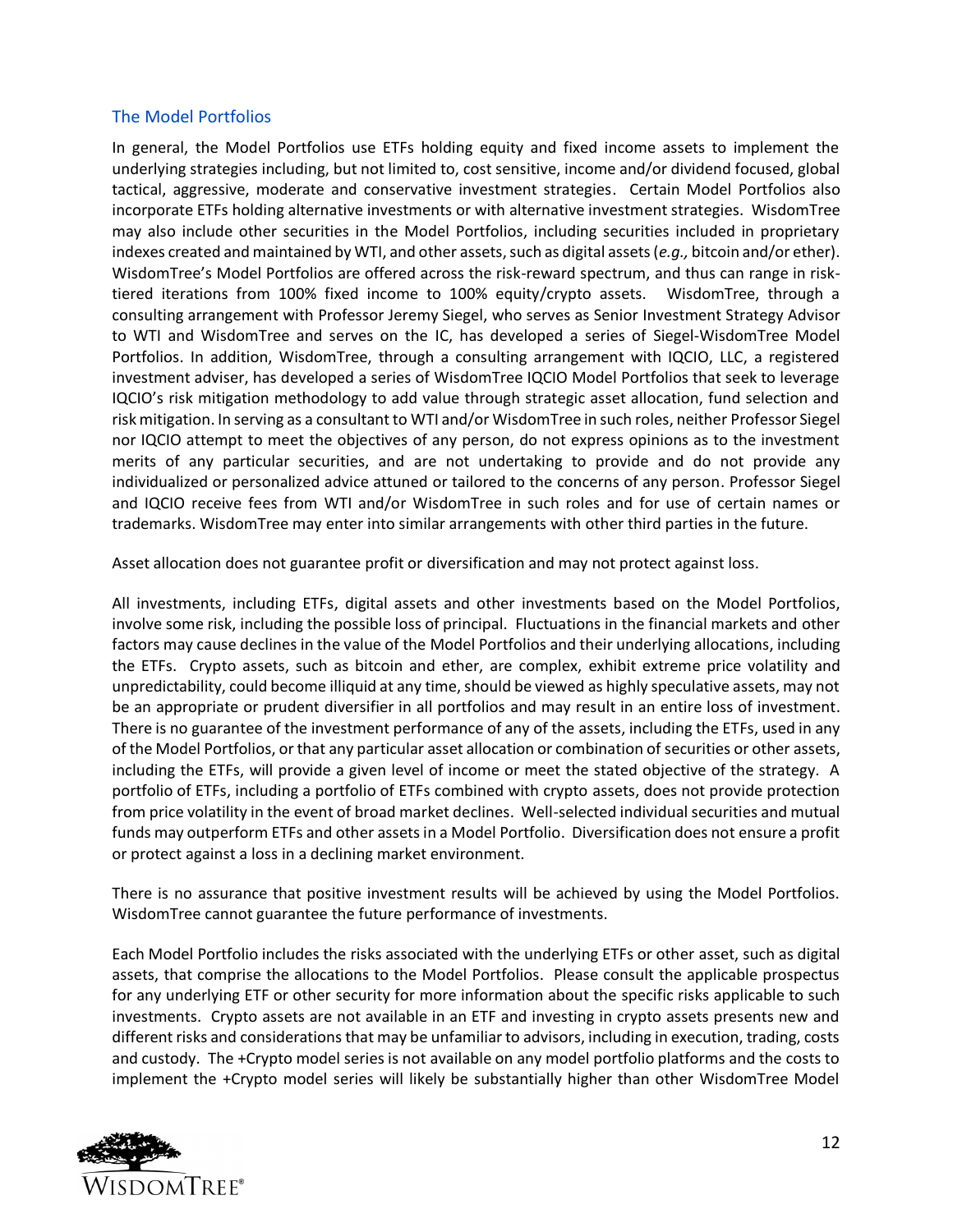Portfolios that only allocate to ETFs. An advisor should conduct diligence to, among other things, understand the crypto asset, wallets or any other devices, software or trading platforms used to interact with the crypto asset, blockchain network or relevant network application, potential harm due to loss of private keys, and the liquidity, volatility, complexity, execution, settlement, transaction recording, costs, regulatory status (including tax implications) and risks of the crypto assets, to ensure suitability for any client in light of individual circumstances and financial position.

In addition, digital assets, while being frequently referred to as crypto "currencies," typically operate without central authority or banks, are not backed by any government or issuing entity (*i.e.*, no right of recourse), have no government or insurance protections, are not legal tender and have limited or no usability as compared to fiat currencies. Federal, state or foreign governments may restrict the use, transfer, exchange and value of crypto assets, and regulation in the U.S. and worldwide is still developing. Crypto asset exchanges and/or settlement facilities may stop operating, permanently shut down or experience issues due to security breaches, fraud, insolvency, market manipulation, market surveillance, KYC/AML (know your customer /anti-money laundering) procedures, non-compliance with applicable rules and regulations, technical glitches, hackers, malware or other reasons, which could negatively impact the price of any cryptocurrency traded on such exchanges or reliant on a settlement facility or otherwise may prevent access or use of the crypto asset. Crypto assets can experience unique events, such as forks or airdrops, which can impact the value and functionality of the crypto asset. Crypto asset transactions are generally irreversible, which means that a crypto asset may be unrecoverable in instances where: (i) it is sent to an incorrect address, (ii) the incorrect amount is sent, or (iii) transactions are made fraudulently from an account. A crypto asset may decline in popularity, acceptance, or use, thereby impairing its price, and the price of a crypto asset may also be impacted by the transactions of a small number of holders of such crypto asset. Crypto assets may be difficult to value and valuations, even for the same crypto asset, may differ significantly by pricing source or otherwise be suspect due to market fragmentation, illiquidity, volatility and the potential for manipulation.

Crypto assets generally rely on blockchain technology and blockchain technology is a relatively new and untested technology, which operates as a distributed ledger. Blockchain systems could be subject to internet connectivity disruptions, consensus failures or cybersecurity attacks, and the date or time that you initiate a transaction may be different than when it is recorded on the blockchain. Access to a given blockchain requires an individualized key, which, if compromised, could result in loss due to theft, destruction or inaccessibility. In addition, different crypto assets exhibit different characteristics, use cases and risk profiles. Information provided by WisdomTree regarding digital assets, crypto assets or blockchain networks should not be considered or relied upon as investment or other advice, as a recommendation from WisdomTree, including regarding the use or suitability of any particular digital asset, crypto asset, blockchain network or any particular strategy. WisdomTree is not acting and has not agreed to act in an investment advisory, fiduciary or quasifiduciary capacity to any advisor, end client or investor, and has no responsibility in connection therewith, with respect to any digital assets, crypto assets or blockchain networks.

The Model Portfolios may fail to match or exceed the performance of their respective benchmarks. This could occur if: (i) asset allocation decisions that result in overweighting or underweighting a specific sector, region, currency, style or assets leads to underperformance compared to a benchmark; (ii) the ETFs or other assets selected to implement the asset allocation decisions underperform their respective comparable benchmark; (iii) market disruptions impact the timing or the ability to rebalance allocations, such as suspensions of trading or other similar interferences, including with respect to key securities or crypto assets on exchanges or over-the-counter ("OTC") transactions; or (iv) the returns of certain financial assets don't perform in the future as they have in the past.

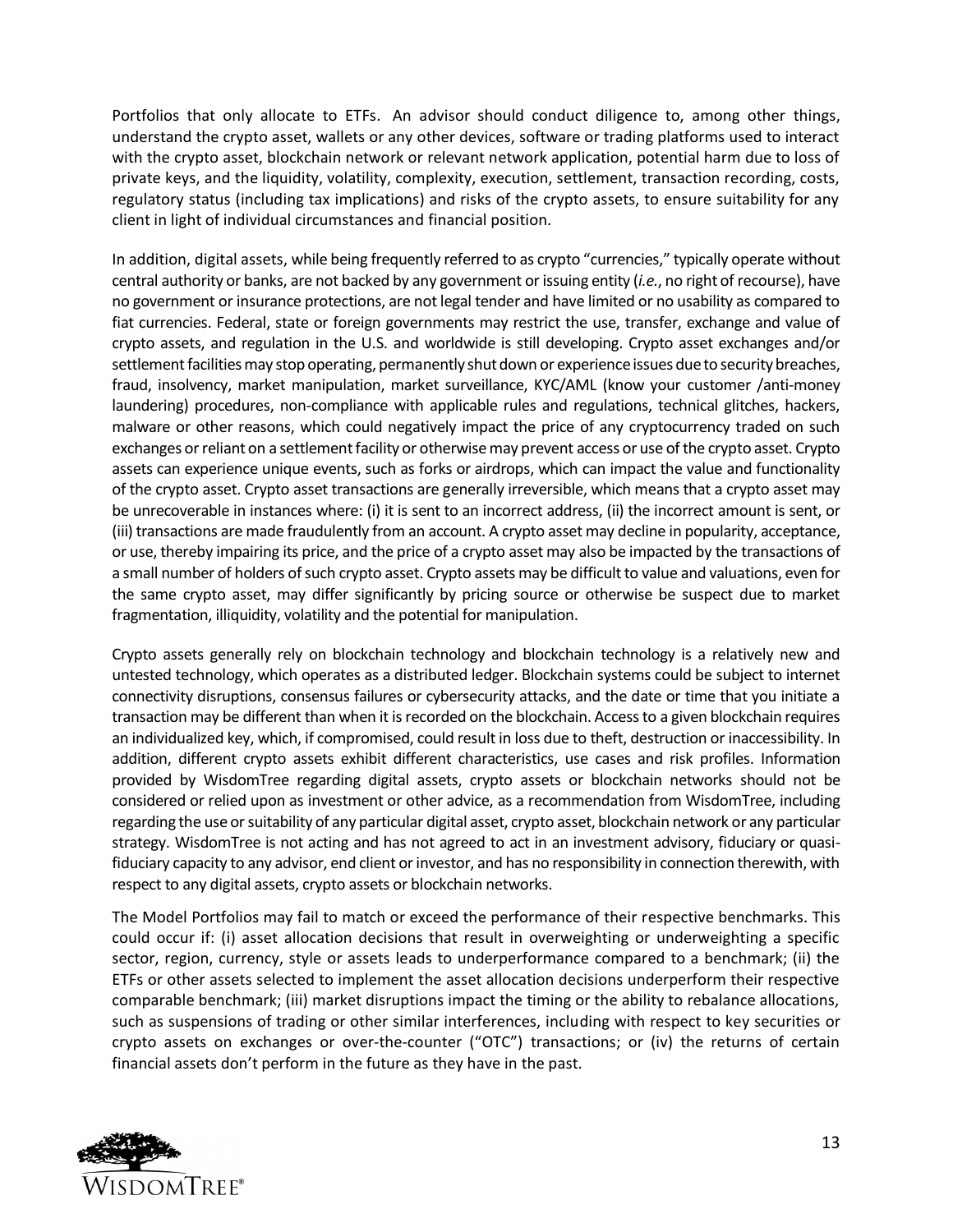## Use of ETFs in Model Portfolios

#### Exchange-Traded Funds

The Model Portfolios are typically allocated to ETFs, including WisdomTree ETFs. ETFs are generally openend investment companies or unit investment trusts regulated by the 1940 Act, whose shares are listed on a national securities exchange. In many cases, an ETF attempts to achieve a return similar to a set benchmark or index, and its value is dependent on the value of the underlying assets held by the ETF. ETFs are subject to investment advisory and other expenses, which may result in a layering of fees for clients. ETFs may trade for less than their net asset value and the performance can deviate from the underlying index or benchmark due to fees, expenses, management, market volatility and other factors. Various ETFs have exposures to various asset categories, including equities, fixed income, currencies and international markets, and specific sectors, among others. Therefore, the underlying securities of ETFs will have different risks.

In constructing the Model Portfolios, WisdomTree may use a combination of capitalization-weighted ETFs and WisdomTree ETFs, including WisdomTree fundamentally-weighted ETFs, to implement the Model Portfolio strategies. Market-cap weighted ETFs track indexes based on the market capitalization of the index's underlying holdings. Fundamentally-weighted ETFs weight holdings based on fundamental factors, such as dividends, earnings or cash flow. Some of the Model Portfolios utilize primarily fundamentallyweighted ETFs, and may also use active ETFs, with the goal of helping to increase diversification, reduce volatility, or manage foreign currency risk, in an attempt to provide better risk-adjusted results over time. Typically, fundamentally-weighted ETFs and active ETFs have a higher expense ratio than market-cap weighted ETFs. WisdomTree typically selects non-market cap-weighted ETFs that have high correlations to traditional cap-weighted benchmarks, that provide desired exposures in current market conditions, or that have generated track records of providing better risk-adjusted returns compared to traditional capweighted ETFs, as applicable.

Each ETF pays investment advisory, administrative, distribution, transfer agent, custodial, legal, audit, and other customary fees and expenses, as set forth in the ETF prospectus. Please consult the applicable ETF's prospectus for more information about such fees and expenses and fund-specific risks.

The risks of owning an ETF generally reflect the risks of owning the underlying securities, although lack of liquidity in an ETF could result in its share price being more volatile. ETFs can trade at discounts or premiums to the net asset value of their underlying investments, which could cause a portfolio to experience an unanticipated loss. As a shareholder of an ETF, a portfolio would bear its pro rata portion of the ETF's expenses, including advisory fees. These expenses would be in addition to the fees and other expenses that a portfolio bears directly in connection with its own operations. Although shares representing interests in ETFs are bought or sold on a stock exchange, such shares cannot be purchased or redeemed directly from the ETF except in large baskets of one or more large blocks of shares by institutions that sign an agreement to become authorized participants or market makers.

### Model Portfolio Conflicts of Interest

WisdomTree primarily uses WisdomTree ETFs in the Model Portfolios unless there is no WisdomTree ETF that is consistent with the desired asset allocation or Model Portfolio strategy. As a result, Model Portfolios typically include WisdomTree ETFs notwithstanding the fact that there may be a similar ETF with a higher rating, lower fees and expenses, or substantially better performance. Additionally,

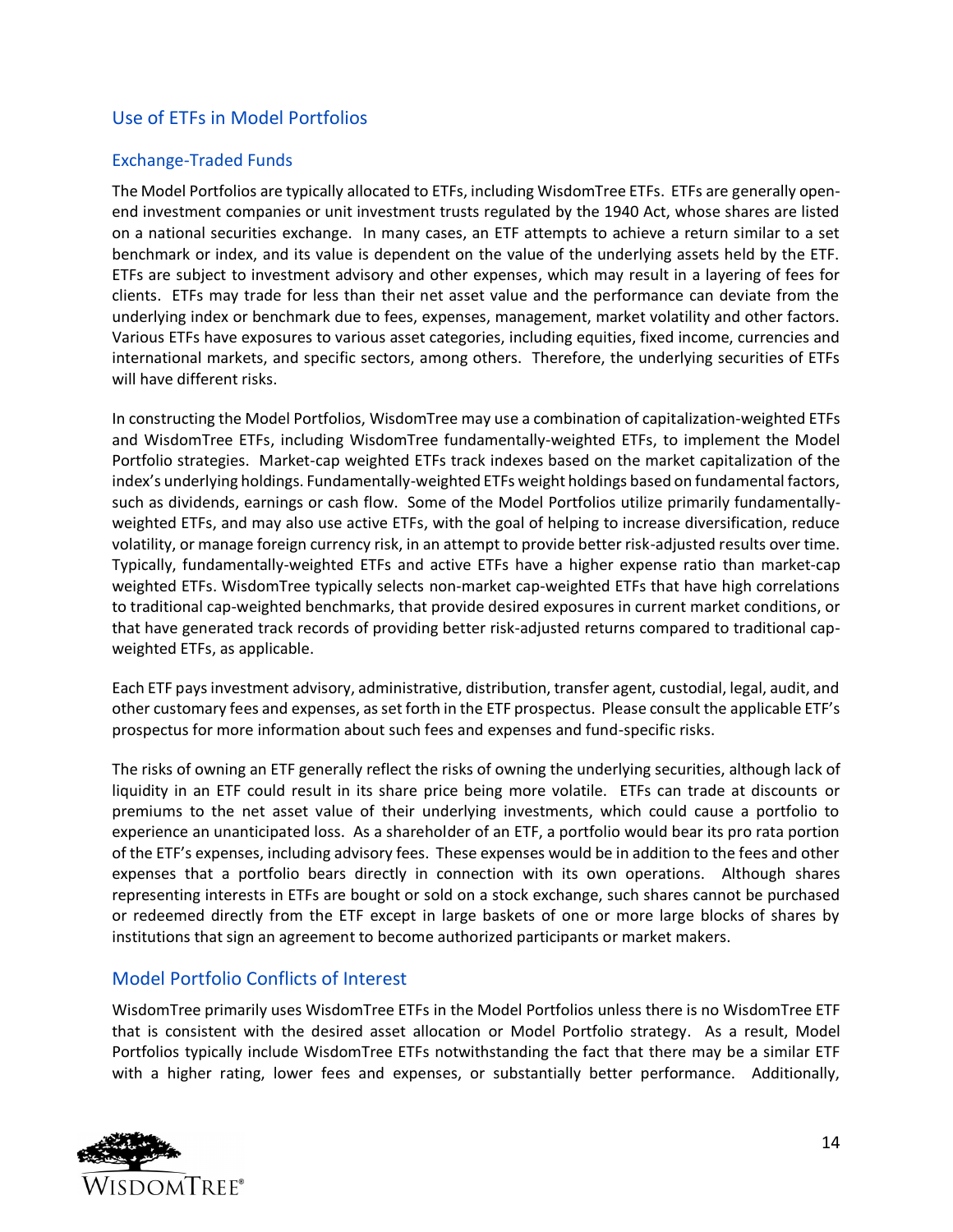WisdomTree and its affiliates will indirectly benefit from investments made based on the Model Portfolios through fees paid by the WisdomTree ETFs to WisdomTree and its affiliates for advisory, administrative, and other services.

WisdomTree has adopted Allocation Rotation Procedures pursuant to which WisdomTree provides information about the allocations of the Model Portfolios, including rebalancing information, to third parties. Although WisdomTree intends to communicate Model Portfolio changes on a rotational basis to parties who have contracted with WisdomTree to receive the Model Portfolios directly from WisdomTree and to other applicable parties, WisdomTree, its affiliates or their personnel may be able to commence trading for their own accounts before Platform Providers, Third-Party Advisers or Third-Party Adviser clients receive such information or are otherwise able to act on such information, which may impact the secondary market trading price or volume for ETFs included as allocations in Model Portfolios.

## <span id="page-14-0"></span>**Item 9. Disciplinary Information**

To date there have been no material legal or disciplinary investment-related events involving the Adviser or any management person employed by the Adviser.

## <span id="page-14-1"></span>**Item 10. Other Financial Industry Activities and Affiliations**

## Broker-dealers

Foreside Fund Services, LLC ("Foreside") serves as the distributor for the WisdomTree ETFs. Certain employees of the Adviser, including certain management persons of the Adviser, are registered representatives of Foreside for purposes of supporting the marketing and distribution efforts of the WisdomTree ETFs. Foreside is not an affiliate of WisdomTree.

### Investment Companies

The Adviser serves as investment adviser to the WisdomTree ETFs, each of which is a series of the ETF Trust. The WisdomTree Trust is an open-end management investment company registered under the 1940 Act.

## Commodity Pool Operator

The Adviser is registered with the Commodity Futures Trading Commission as a Commodity Pool Operator and is exempt from registration as a Commodity Trading Advisor.

## Other Material Relationships or Related Persons in the Financial Industry

The Adviser is a wholly-owned subsidiary of WTI, a corporation whose shares are publicly held and traded on the NASDAQ under the symbol "WETF". WTI creates and develops indexes, which are then licensed for use by WisdomTree in its capacity as the investment adviser to certain WisdomTree Index Funds. WTI, through other subsidiaries, including those in Europe, also makes investment products available outside of the United States.

Securrency, Inc. ("Securrency") is a Delaware corporation and leading developer of institutional-grade blockchain-based financial and regulatory technology. WTI owns a minority interest in Securrency and

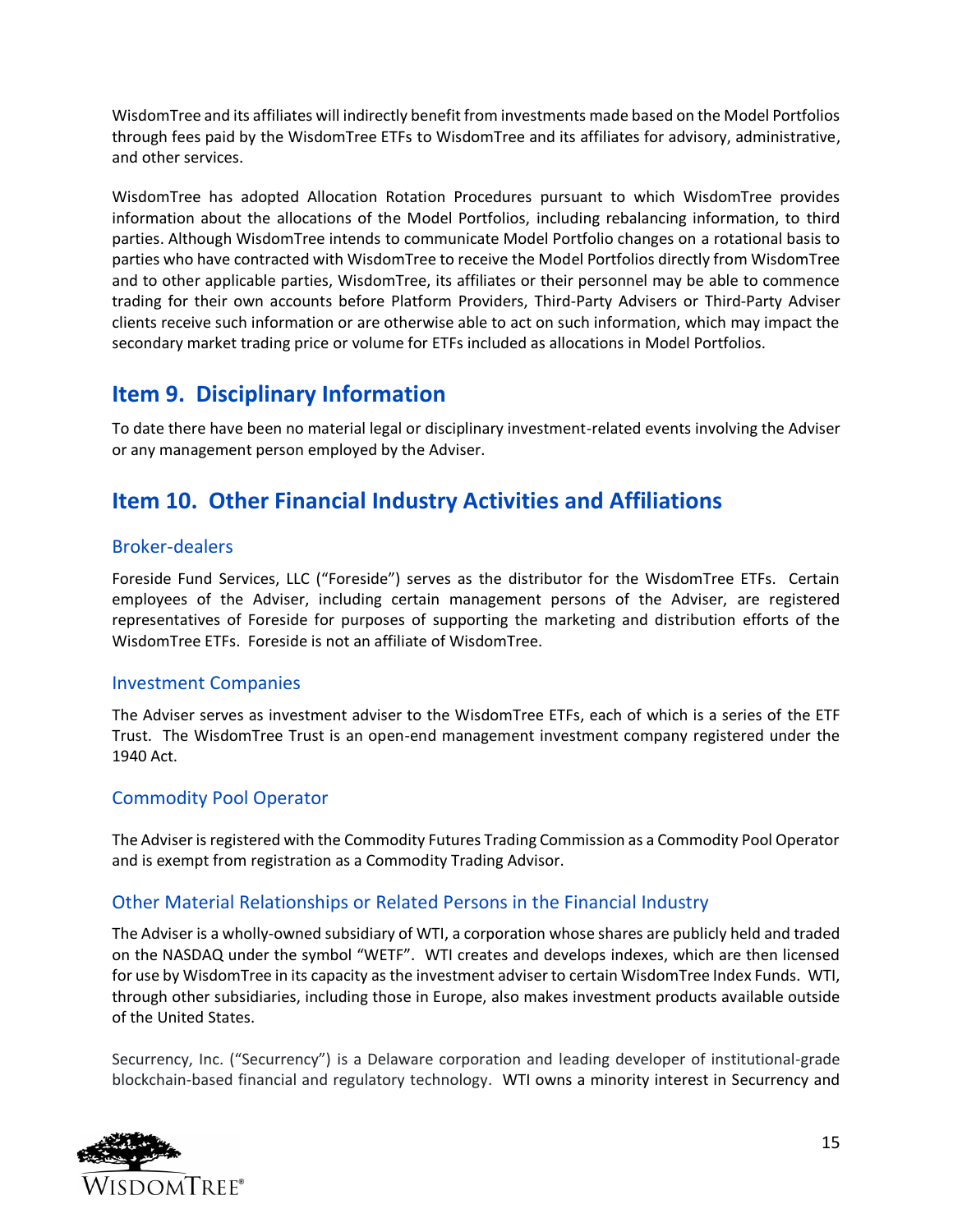WisdomTree plans to pursue the integration of blockchain technology into the ETF and/or registered fund ecosystem. Securrency's affiliates are registered as a transfer agent and registered as a broker-dealer with the SEC and Securrency and its affiliates anticipate seeking additional federal, state and/or foreign registrations and/or licensures in the future related to financial industry activities.

### Sub-advisers

Other than through its appointment of certain sub-advisers to provide services on behalf of the WisdomTree ETFs described in this brochure, the Adviser does not recommend or select other investment advisers for clients.

## Advisor Solutions

WisdomTree has also developed an Advisor Solutions program, including pursuant to which WisdomTree has entered into, and will continue to enter into, formal or informal arrangements with certain Third-Party Advisers, pursuant to which WisdomTree will make available or otherwise pay for certain educational programs, activities and digital tools, including those associated with WisdomTree's business.

*See also "Model Portfolio Conflicts of Interest" in Item 8 regarding the conflicts of interest in including WisdomTree ETFs in the Model Portfolios.*

## <span id="page-15-0"></span>**Item 11. Code of Ethics, Participation or Interest in Client Transactions and Personal Trading**

## Code of Ethics

The Adviser has adopted a Code of Ethics ("Code") whose purpose is to require that the Adviser and its supervised persons ("Supervised Persons") (i) always place the interests of clients first, (ii) ensure that all personal securities transactions are conducted consistent with the Code and in such a manner as to avoid any actual or potential conflict of interest or any abuse of a position of trust and responsibility, (iii) not take inappropriate advantage of their positions and (iv) comply with all applicable Federal securities laws. Every Supervised Person of the Adviser must receive, read and follow the Code's procedures. The Code contains policies and procedures that, among other things:

- Prohibit Supervised Persons from taking personal advantage of opportunities belonging to clients;
- Prohibit trading on the basis of material, nonpublic information; and
- Place limitations on personal trading and impose reporting obligations (and, in certain circumstances, pre-clearance) with respect to personal trading for certain supervised persons.

The Adviser will provide a copy of the Code to any client or prospective client upon request.

## Participation or Interest in Client Transactions and Personal Trading

Many of the ETFs included in the Model Portfolios are WisdomTree ETFs. In constructing the Model Portfolios, WisdomTree will include many of the WisdomTree ETFs in the Model Portfolios as the primary ETF selection for fundamental asset classes. Each ETF pays investment advisory, administrative, distribution, transfer agent, custodial, legal, audit, and other customary fees and expenses, as set forth in the ETF prospectus. An ETF pays these fees and expenses, which ultimately are borne by its shareholders.

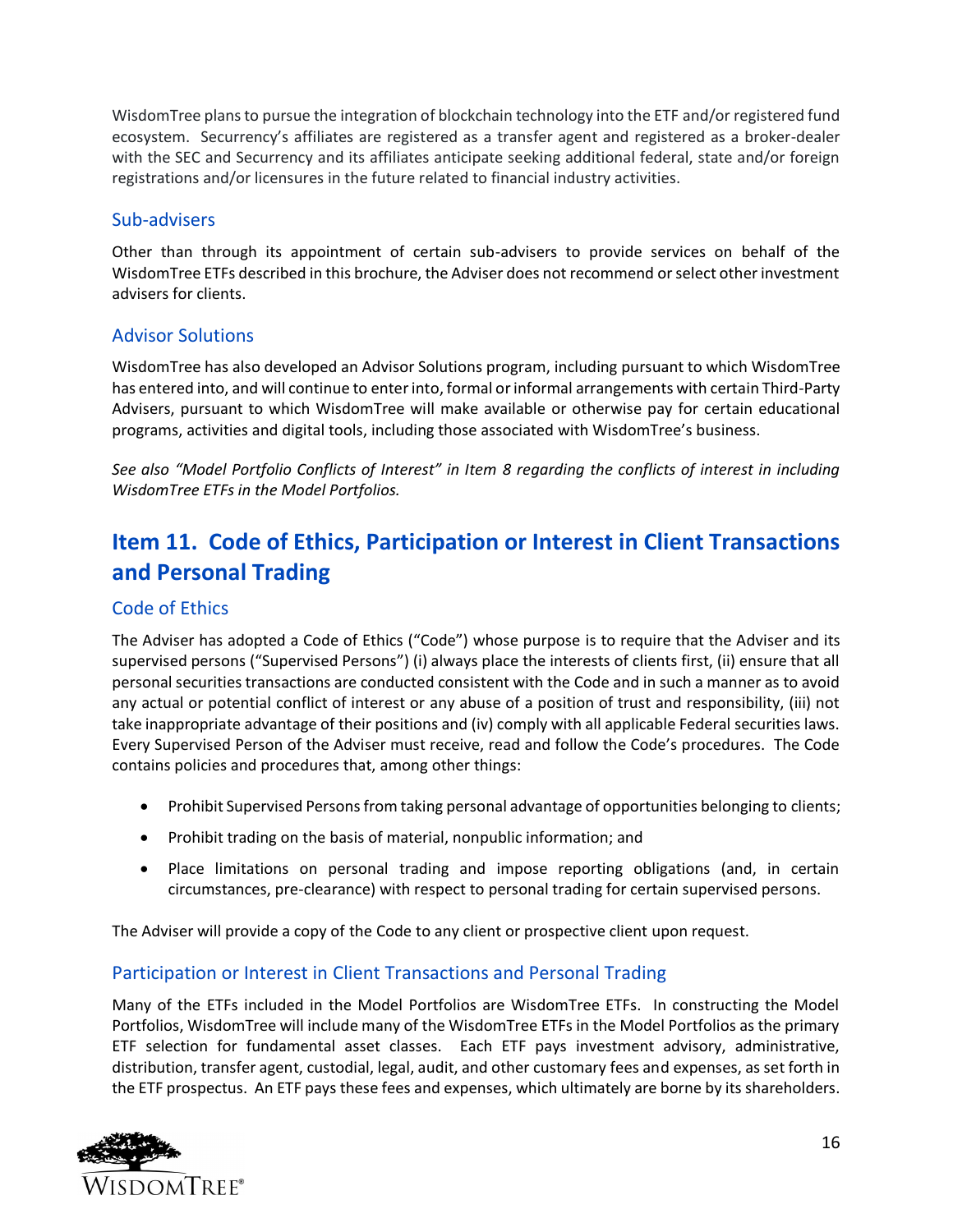Therefore, WisdomTree and/or its affiliates will earn fees from investors who invest in WisdomTree ETFs through the use of the Model Portfolios, which include WisdomTree ETFs. Conflicts of interest with respect to this arrangement is described in the "Model Portfolio Conflicts of Interest" section earlier in this brochure. Other than including certain WisdomTree ETFs in the Model Portfolios, neither the Adviser nor any related person of the Adviser makes recommendations to clients, or buys or sells for client accounts, securities in which the Adviser or a related person of the Adviser has a material financial interest.

WisdomTree and its existing and future employees, board members, and its affiliates and their employees may from time to time invest or transact in the WisdomTree ETFs managed by WisdomTree or its affiliates (and may hedge such positions), and has developed policies and procedures to address conflicts of interest. WisdomTree permits its employees to invest for their own account within the guidelines of WisdomTree's Code of Ethics, described above. In addition, the Adviser maintains a 401(k) retirement plan for its employees. The plan includes certain WisdomTree ETFs among the investment choices available to participants. From time to time, WTI and its affiliates have acquired shares in certain WisdomTree ETFs and intend to continue to do so in the future.

WisdomTree also invests in WisdomTree ETFs for the purposes of tracking the performance of certain Model Portfolios or otherwise so such Model Portfolios may be recognized by third party analytics firms and/or in order to be allowed to be available on certain Platforms. Therefore, in connection with updating and rebalancing applicable Model Portfolios, the Adviser will likely be buying or selling the same securities for its own account at or around the same time it makes such Model Portfolios and updates available to Platforms.

The Adviser seeks to avoid conflicts of interest by placing limitations on the personal trading activity of certain supervised persons, which include imposing reporting obligations, black-out periods, and/or preclearance approval requirements. The Adviser requires employees to report and obtain pre-approval prior to engaging in outside business activities, which provides the Adviser with the opportunity to consider whether such activities create actual or potential conflicts of interests as they relate to the Adviser and/or the individual employee depending upon his/her role with the Adviser.

## <span id="page-16-0"></span>**Item 12. Brokerage Practices**

## Adviser to the Funds

The Adviser does not directly select broker-dealers for purposes of executing portfolio trades for its clients. Those functions have been delegated to the sub-adviser for each Fund pursuant to a Sub-Advisory Agreement. The Sub-Advisory Agreement permits the sub-advisers to consider several factors in selecting brokers and dealers when executing portfolio trades. In selecting the brokers or dealers for any transaction in portfolio securities, each sub-adviser's policy is to make such selection based on factors deemed relevant, including but not limited to, the breadth of the market in the security, the price of the security, the reasonableness of the commission or mark-up or mark-down, if any, execution capability, settlement capability, back office efficiency and the financial condition of the broker or dealer, both for the specific transaction and on a continuing basis. The overall reasonableness of brokerage commissions paid is evaluated by the sub-adviser based upon its knowledge of available information as to the general level of commissions paid by other institutional investors for comparable services. A report detailing commissions paid to each broker is provided to the ETF Board. Brokers may also be selected because of their ability to handle special or difficult executions, such as may be involved in large block trades,

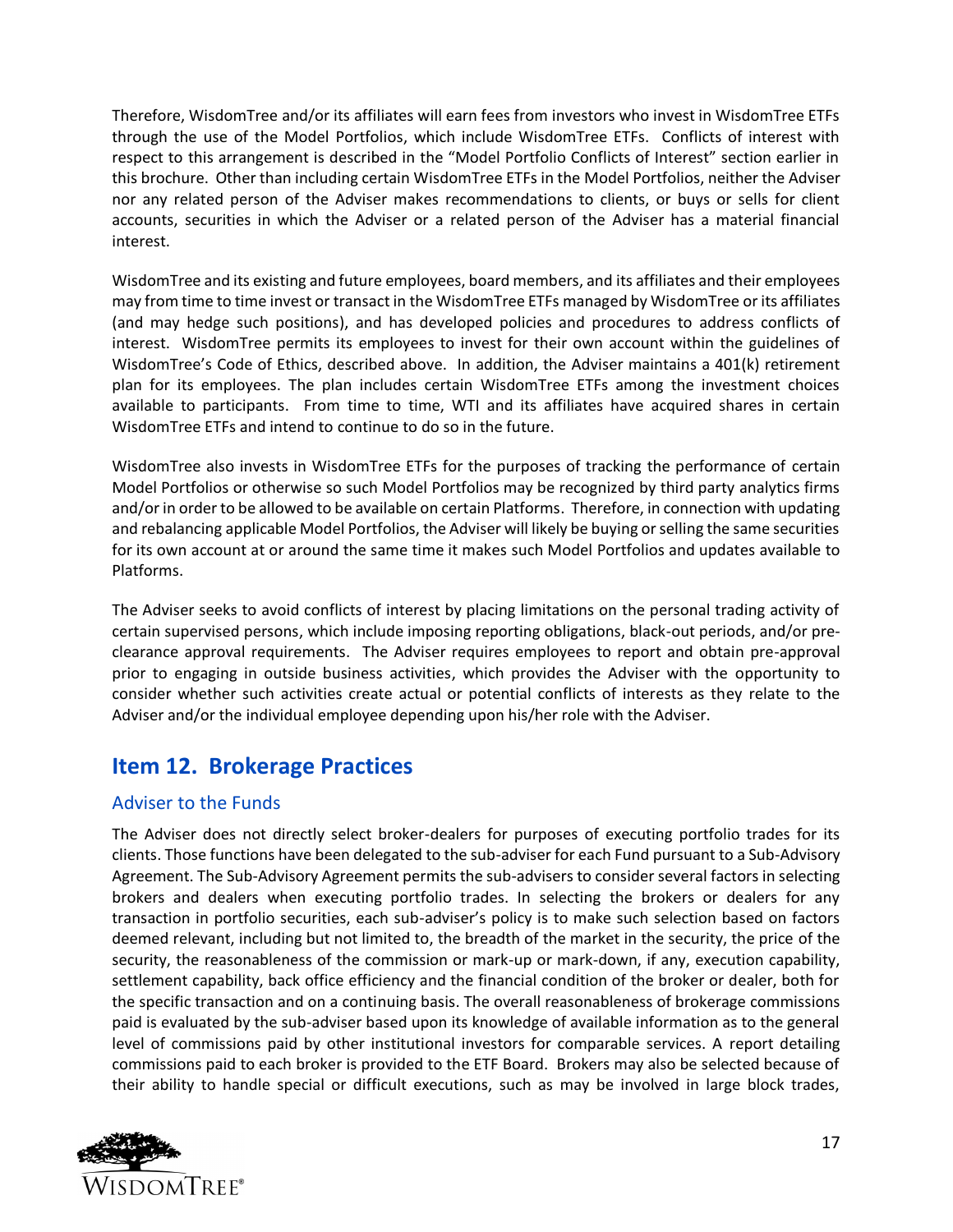portfolio transactions in connection with creation and redemption orders, less liquid securities, broad distributions or other circumstances. The sub-advisers may not consider the provision or value of research, products, or services a broker or dealer may provide, if any, as a factor in the selection of a broker or dealer or the determination of the reasonableness of commissions paid in connection with portfolio transactions.

## Model Portfolio Arrangements

WisdomTree is not responsible for trading and will not execute any brokerage trades on behalf of any Third-Party Adviser or the underlying clients of any Third-Party Adviser in connection with the provision of the Model Portfolios.

## <span id="page-17-0"></span>**Item 13. Review of Accounts**

## Adviser to the Funds

The Adviser serves as investment adviser to each of the Funds and provides an investment program for each Fund, subject to review and approval by the ETF Board. Day-to-day portfolio management of the WisdomTree ETF's investment portfolio is performed by the applicable sub-adviser (as described in item 16) subject to oversight by the Adviser and ETF Board. The Adviser and sub-adviser have each developed compliance policies and procedures applicable to their respective activities associated with each WisdomTree ETF. Each WisdomTree ETF is monitored by the Adviser or sub-adviser on a pre-and posttrade basis in seeking to ensure that all investments are made in accordance with applicable registration, declarations, and/or other applicable securities laws. The Adviser reviews the activities of each subadviser on a daily and more thorough quarterly basis. The Adviser tests applicable policies and procedures that relate to the services provided on behalf of the Funds, as required by applicable law, the results of which are reported to the ETF Board. The Adviser provides oversight of the services provided on behalf of the WisdomTree ETFs by State Street Bank and Trust Company ("State Street") as custodian, transfer agent, securities lending agent, administrator, and accounting agent.

For the WisdomTree ETFs, the Adviser provides regular quarterly reports to the ETF Board and meets with the ETF Board on a quarterly basis. The Adviser will meet with the ETF Board and provide reports more frequently than quarterly if the Adviser or the ETF Board believes it is appropriate to do so.

## Model Portfolio Arrangements

The IC, consisting of WisdomTree personnel, including senior research personnel and research analysts, is responsible for periodically reviewing the Model Portfolios and providing updates. Professor Siegel is also a member of the IC as it pertains to the Siegel-WisdomTree models. WisdomTree also provides periodic reports regarding the performance of the Model Portfolios, including to the Third-Party Advisers and/or Platform Providers who have contracted with WisdomTree to receive the Model Portfolios directly from WisdomTree.

## <span id="page-17-1"></span>**Item 14. Client Referrals and Other Compensation**

The Adviser does not receive any economic benefit from non-clients in conjunction with giving advice to clients. The Adviser does not directly or indirectly compensate any person for client referrals.